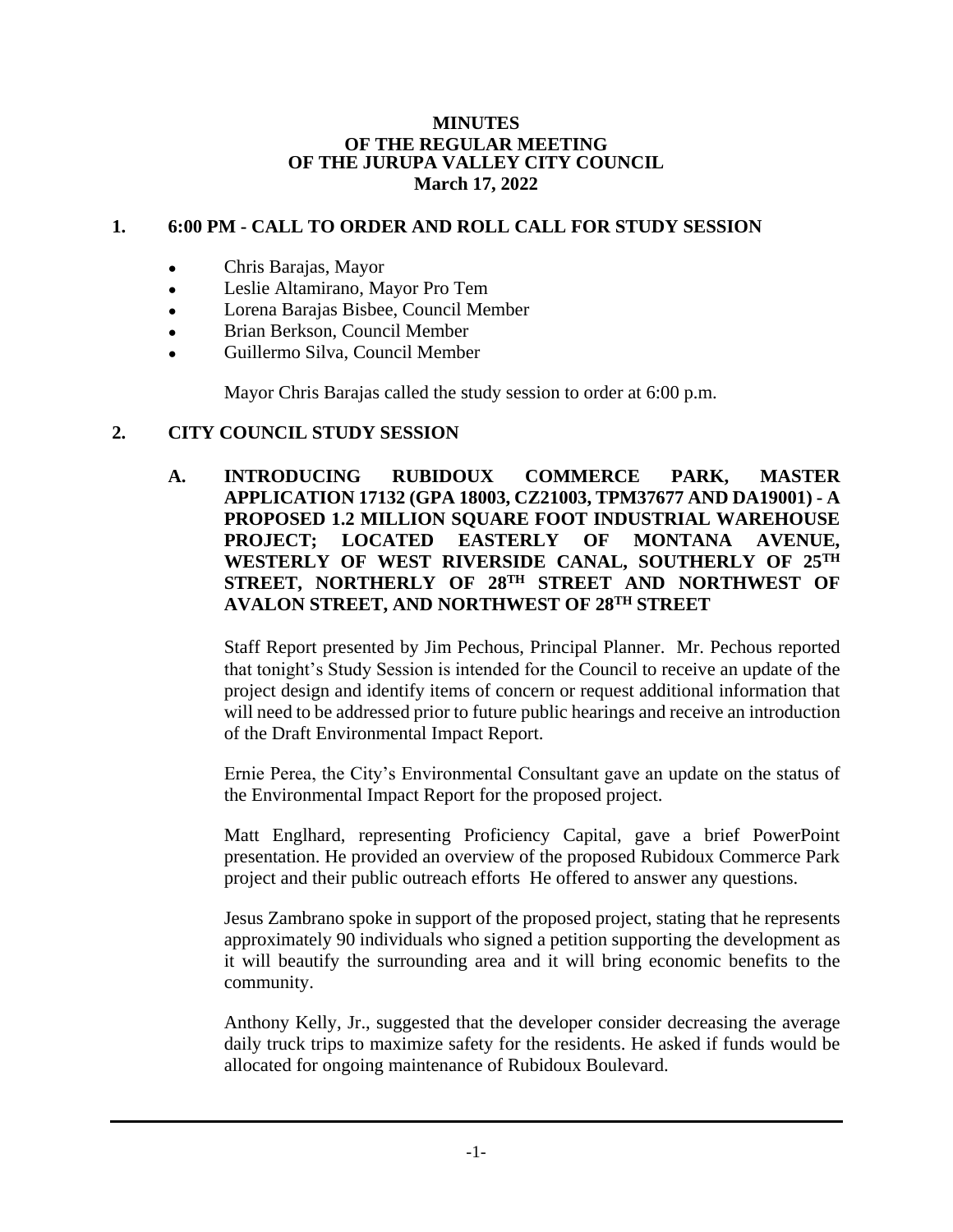Following Council discussion, no action was taken.

# **3. 7:00 PM - CALL TO ORDER AND ROLL CALL FOR REGULAR SESSION**

- Chris Barajas, Mayor
- Leslie Altamirano, Mayor Pro Tem
- Lorena Barajas Bisbee, Council Member
- Brian Berkson, Council Member
- Guillermo Silva, Council Member

Mayor Chris Barajas called the regular meeting to order at 7:12 p.m.

- **4. INVOCATION** was given by Pastor Greg Rondeau from Calvary Chapel Jurupa Valley.
- **5. PLEDGE OF ALLEGIANCE** was led by Michael Flad.

# **6. APPROVAL OF AGENDA**

**A motion was made by Council Member Guillermo Silva, seconded by Council Member Lorena Barajas Bisbee, to approve the Agenda.**

**Ayes: L. Altamirano, C. Barajas, L. Barajas Bisbee, B. Berkson, G. Silva Noes: None Absent: None**

# **7. PRESENTATIONS**

- **A. UPDATE ON THE JURUPA AREA RECREATION AND PARK DISTRICT - PRESENTED BY COLBY DIUGUID, GENERAL MANAGER**
- **B. QUARTERLY UPDATE – HEALTHY JURUPA VALLEY – PRESENTED BY NATALIE ROCHA, PROGRAM MANAGER**
- **C. QUARTERLY UPDATE – JURUPA VALLEY CHAMBER OF COMMERCE – PRESENTED BY TYLER BYRNE, PRESIDENT**
- **D. PRESENTATION OF THE CITY'S ANNUAL COMPREHENSIVE FINANCIAL REPORT (ACFR) – PRESENTED BY JESSICA ANDERSEN, CPA, PARTNER, EIDE BAILLY LLP (VIA ZOOM)**

# **8. PUBLIC APPEARANCE/COMMENTS**

David Yoesel, representing Best Version Media introduced himself as a new business owner in the City of Jurupa Valley. He shared a monthly neighborhood concept magazine which could help connect local businesses with local residents.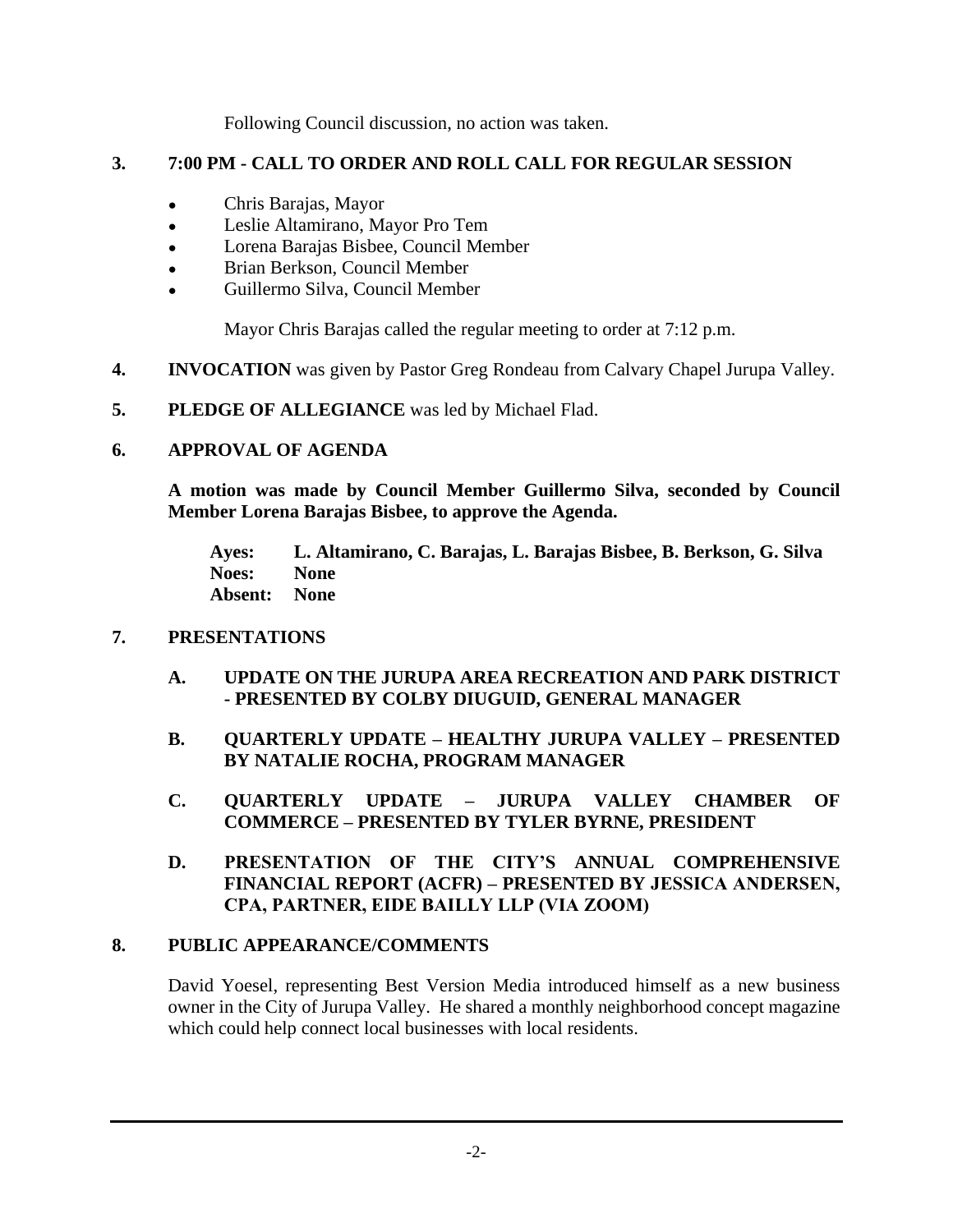#### **9. INTRODUCTIONS, ACKNOWLEDGEMENTS, COUNCIL COMMENTS AND ANNOUNCEMENTS**

Mayor Chris Barajas announced that Helm and Sons Amusement is partnering with the nonprofit Jurupa Valley Children's Christmas Party to present a spring break carnival at Mission Plaza. The carnival will open on Friday, March 18 and will operate over two weekends in March. The funds will help fund the annual Jurupa Children's Christmas party which serves needy children with a holiday lunch and gifts from Santa.

*The following item was taken out of order:*

#### **15. PUBLIC HEARINGS**

**A. PUBLIC HEARING TO CONSIDER CITY COUNCIL DISTRICT BOUNDARIES; REVIEW OF DRAFT MAP SUBMITTED BY THE CITY'S DEMOGRAPHER AND THE RECEIPT OF PUBLIC INPUT ON COMMUNTIES OF INTEREST AND PROVIDE DIRECTION FOR THE ADOPTION OF A NEW OFFICIAL COUNCIL DISTRICT MAP FOR THE CITY OF JURUPA VALLEY BASED ON THE RESULTS OF THE 2020 DECENNIAL CENSUS AND AMENDING SECTION 2.05.070 OF THE JURUPA VALLEY MUNICIPAL CODE**

City Clerk Victoria Wasko presented the staff report.

Jeff Simonetti, representing National Demographics Corporation gave a presentation on the final next steps for the City Council redistricting process. He presented iterations of the proposed draft map plans with the associated demographic data.

Mayor Chris Barajas opened the public hearing and called for any public comments.

There being no further comments, the public hearing was closed.

Further discussion followed.

By consensus, the City Council expressed their preference for Draft Map Plan 101 as it keeps most of the existing Council district boundaries intact.

**A motion was made by Council Member Guillermo Silva, seconded by Council Member Lorena Barajas Bisbee, to conduct a first reading and introduce Ordinance No. 2022-05, entitled:**

**AN ORDINANCE OF THE CITY OF JURUPA VALLEY, CALIFORNIA, ADJUSTING THE BOUNDARIES OF THE FIVE CITY COUNCIL DISTRICTS AND ADOPTING A NEW OFFICIAL COUNCIL DISTRICT MAP FOR THE CITY OF JURUPA VALLEY BASED ON THE RESULTS**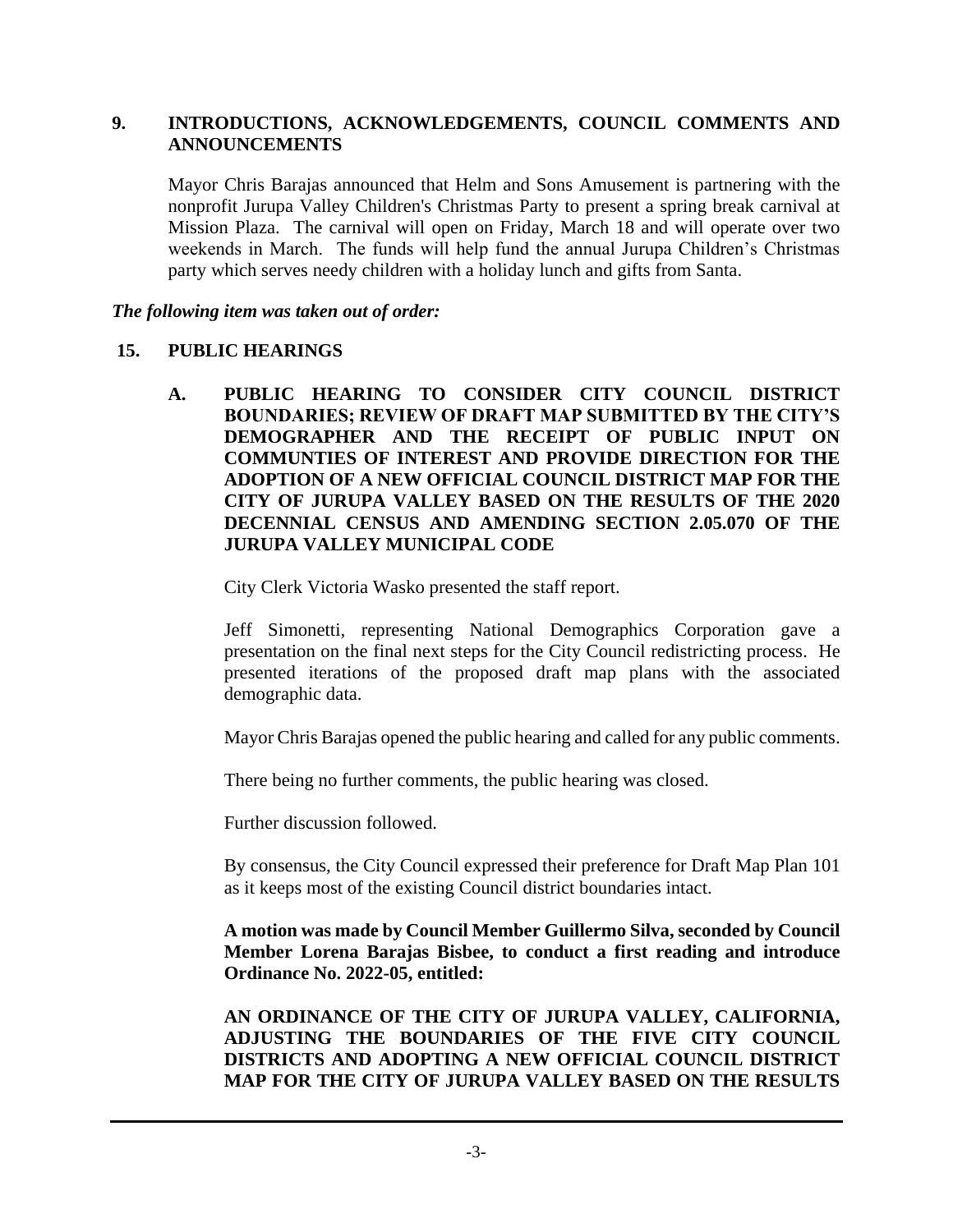## **OF THE 2020 DECENNIAL CENSUS AND AMENDING SECTION 2.05.070 OF THE JURUPA VALLEY MUNICIPAL CODE**

**Ayes: L. Altamirano, C. Barajas, L. Barajas Bisbee, B. Berkson, G. Silva Noes: None Absent: None**

## **10. CITY COUNCIL MEMBER ORAL/WRITTEN REPORTS REGARDING REGIONAL BOARDS AND COMMISSIONS**

## **A. MAYOR CHRIS BARAJAS**

- **1. Mayor Chris Barajas gave an update on the Western Riverside Council of Governments Executive committee meeting of March 7, 2022.**
- **2. Mayor Chris Barajas gave an update on the Western Community Energy Joint meeting of the Board of Directors and technical advisory committee meeting of March 9, 2022.**
- **3. Mayor Chris Barajas gave an update on the Western Riverside Council of Governments – Administration & Finance Committee meeting of March 9, 2022.**

# **B. COUNCIL MEMBER BRIAN BERKSON**

- **1. Council Member Brian Berkson gave an update on the Riverside Transit Agency Board of Director's meeting of February 24, 2022.**
- **2. Council Member Brian Berkson gave an update on the Metrolink / Southern California Regional Rail Authority meeting of February 25, 2022.**
- **3. Council Member Brian Berkson gave an update on the Riverside County Transportation Commission meeting of March 9, 2022.**
- **4. Council Member Brian Berkson gave an update on the Northwest Transportation Now Coalition meeting of March 10, 2022.**
- **5. Council Member Brian Berkson gave an update on the Metrolink / Southern California Regional Rail Authority – Audit and Finance Committee meeting of March 11, 2022.**
- **6. Council Member Brian Berkson gave an update on the Mobile Source Air Pollution Reduction Review Committee meeting of March 17, 2022.**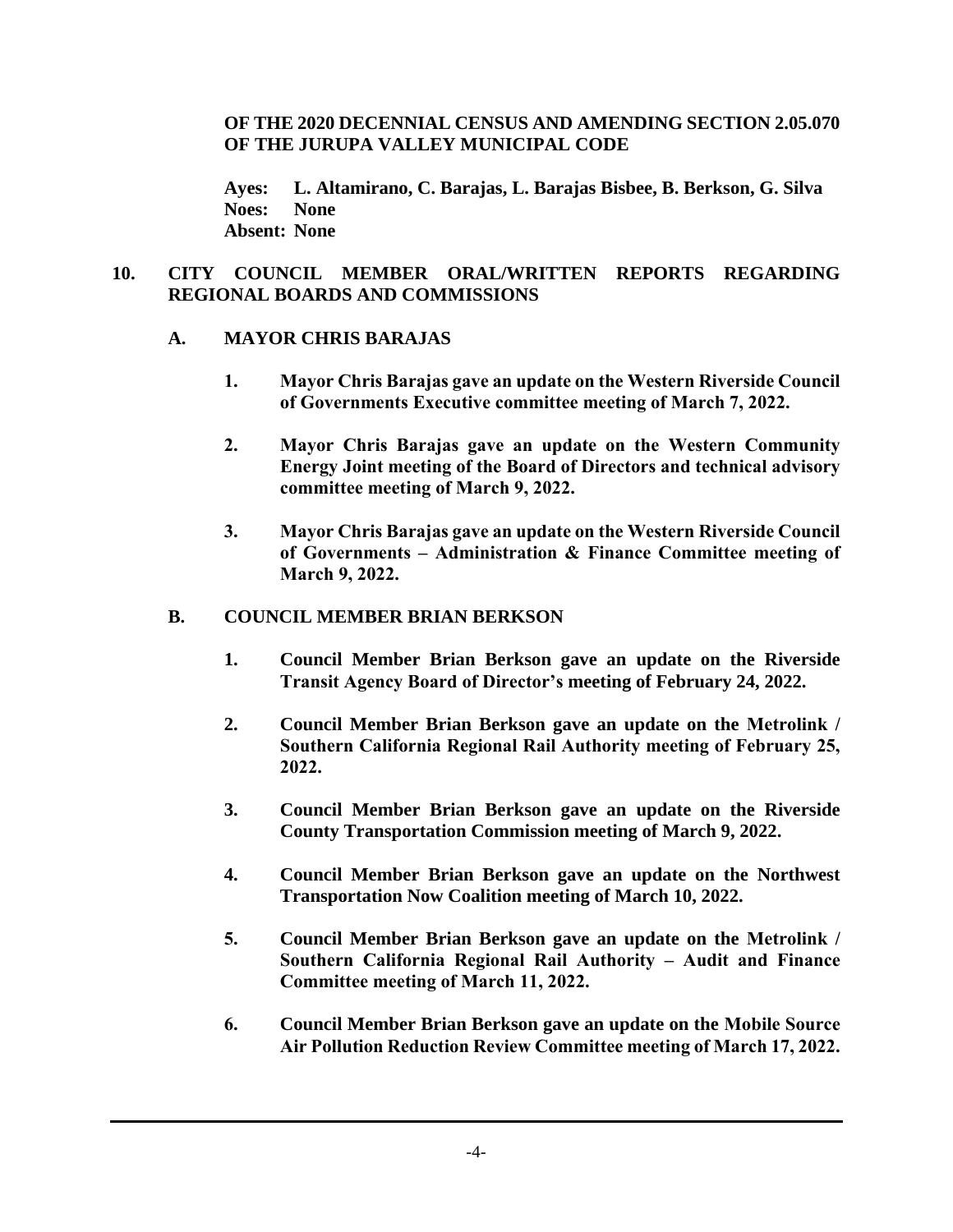## **C. COUNCIL MEMBER GUILLERMO SILVA**

- **1. Council Member Guillermo Silva gave an update on the Northwest Mosquito and Vector Control District meeting of February 17, 2022.**
- **2. Council Member Guillermo Silva gave an update on the Riverside County Transportation Commission - Western Riverside County Programs and Projects Committee meeting of February 28, 2022.**

## **11. CITY MANAGER'S UPDATE**

# **A. REPORT OF COUNCIL ATTENDANCE AT CALIFORNIA CONTRACT CITIES ANNUAL SACRAMENTO LEGISLATIVE TOUR**

Michael Flad, Assistant City Manager provided a report on the attendance of Mayor Chris Barajas, Mayor Pro Tem Leslie Altamirano, and Council Member Guillermo Silva at the California Contract Cities Annual Legislative Tour in Sacramento from March 1 through March 3 and March 3 through March 4, respectively**.**

## **12. APPROVAL OF MINUTES**

## **A. FEBRUARY 17, 2022 REGULAR MEETING**

**A motion was made by Mayor Pro Tem Leslie Altamirano, seconded by Council Member Brian Berkson, to approve the Minutes of the February 17, 2022 special meeting and the February 3, 2022 regular meeting.**

**Ayes: L. Altamirano, C. Barajas, L. Barajas Bisbee, B. Berkson, G. Silva Noes: None Absent: None**

#### **13. CONSENT CALENDAR**

#### **A. COUNCIL APPROVAL OF A MOTION TO WAIVE THE READING OF THE TEXT OF ALL ORDINANCES AND RESOLUTIONS INCLUDED IN THE AGENDA**

Requested Action: That the City Council waive the reading of the text of all ordinances and resolutions included in the agenda.

## **B. CONSIDERATION OF CHECK REGISTER IN THE AMOUNT OF \$3,438,352.24**

Requested Action: That the City Council ratify the check registers dated January 27 and February 3, 10, 17, 23 and March 2, 2022 as well as the payroll registers dated January 31 and February 4, and 28, 2022.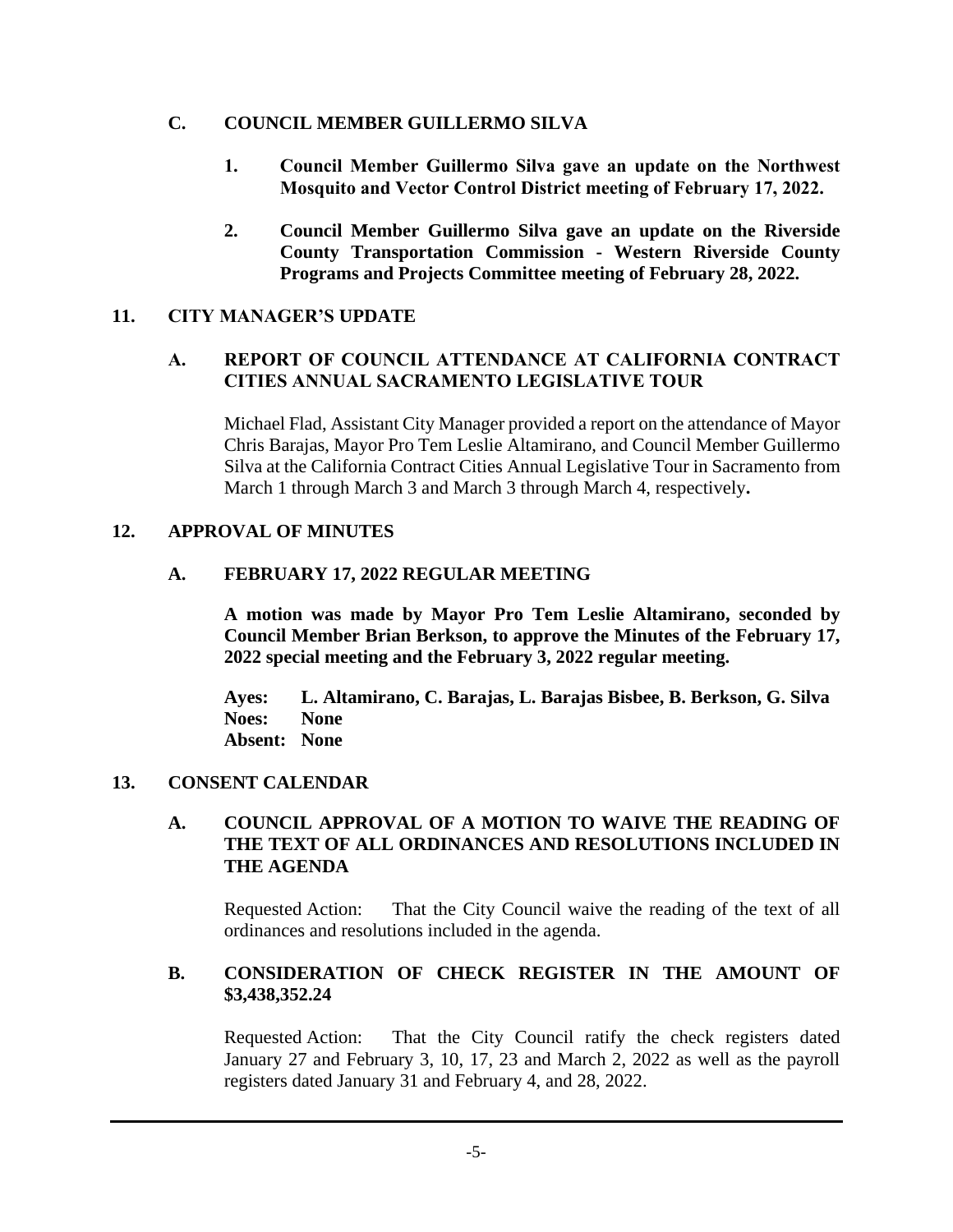# **C. ORDINANCE NO. 2022-04**

Requested Action: That the City Council conduct a second reading and adopt Ordinance No. 2022-04, entitled:

**AN ORDINANCE OF THE CITY COUNCIL OF THE CITY OF JURUPA VALLEY ADDING CHAPTER 11.95 TO THE JURUPA VALLEY MUNICIPAL CODE RELATING TO SOCIAL HOST LIABILITY, PROHIBITION AGAINST UNDERAGE DRINKING, RECOVERY OF RESPONSE COSTS FOR VIOLATIONS OF CHAPTER 11.95 AND MAKING EXMPTION FINDINGS PURSUANT TO CEQA**

**D. REAFFIRM FINDINGS AUTHORIZING CITY COUNCIL TO MEET IN WHOLE OR IN PART BY TELECONFERENCING UNDER GOVERNMENT CODE SECTION 54953(E) DURING THE COVID-19 STATE AND LOCAL EMERGENCY**

Requested Action: That the City Council adopt Resolution No. 2022-15, entitled:

**A RESOLUTION OF THE CITY COUNCIL OF THE CITY OF JURUPA VALLEY, CALIFORNIA, AUTHORIZING PUBLIC MEETINGS OF THE CITY COUNCIL TO BE HELD WITH A TELECONFERENCE OPTION FOR MEMBERS OF THE CITY COUNCIL AND THE PUBLIC DUE TO THE GOVERNOR'S DECLARATION OF EMERGENCY AND THE CITY COUNCIL'S DECLARATION OF LOCAL EMERGENCY PURSUANT TO GOVERNMENT CODE SECTION 54953(e), AND MAKING FINDINGS AND DETERMINATIONS REGARDING THE SAME**

**E. ACCEPTANCE OF ANNUAL COMPREHENSIVE FINANCIAL REPORT (ACFR) AND THE FEDERAL AWARDS REPORTS IN ACCORDANCE WITH UNIFORM GUIDANCE (SINGLE AUDIT REPORT) AUDITED BY INDEPENDENT AUDITORS, EIDE BAILLY**

Requested Action: That the City Council receive and file the Annual Comprehensive Financial Report (ACFR) and the federal awards reports audited by the City's Independent Auditors, Eide Bailly (CPAs).

# **F. APPROVAL TO PURCHASE A SERVICE TRUCK FOR THE PUBLIC WORKS DEPARTMENT**

Requested Action: That the City Council approve the purchase of one 2022 Ford F350 Service Truck for the Public Works Department from Fritt's Ford, Riverside, in the amount of \$60,991.95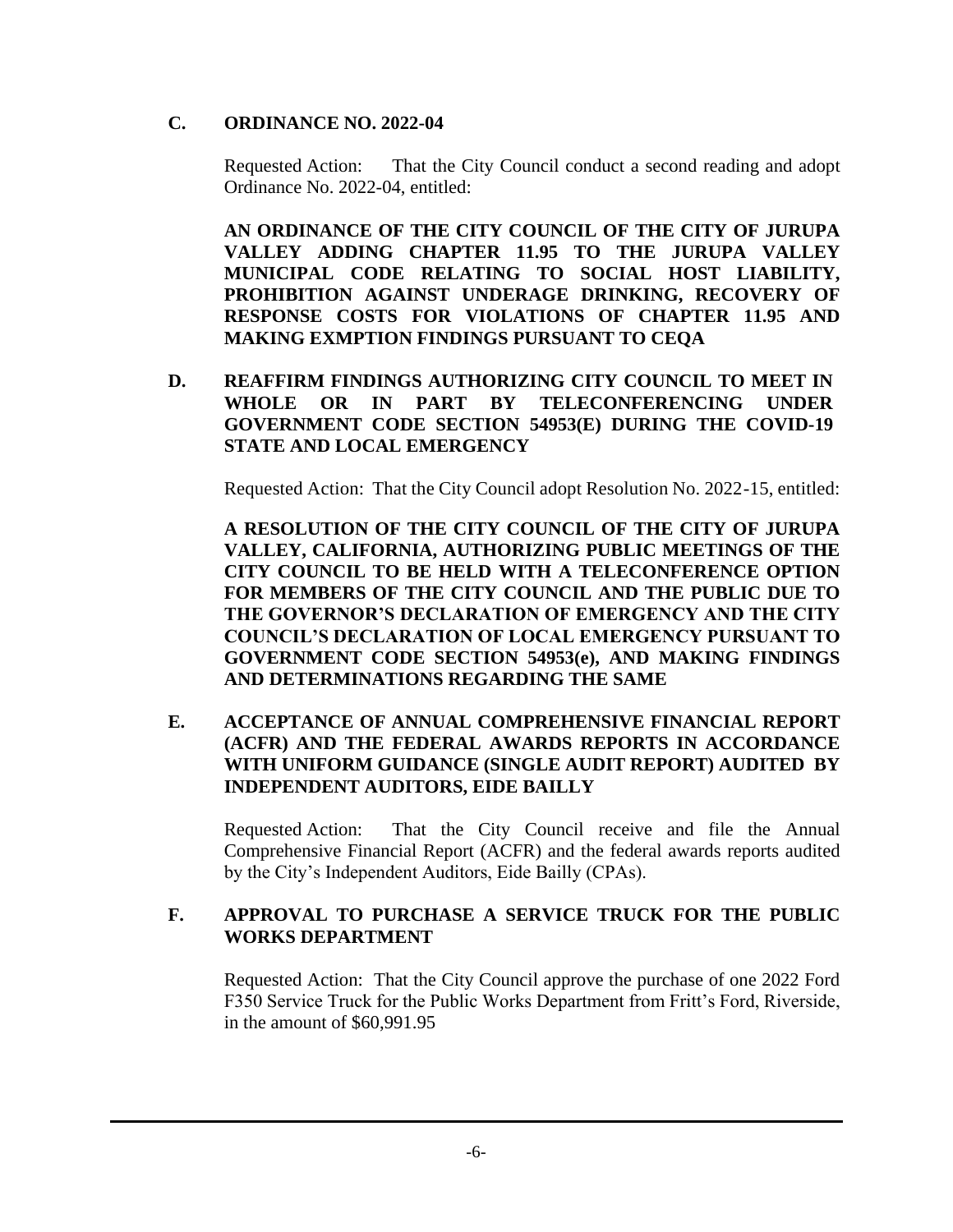# **G. ACCEPTANCE OF OFFER OF RIGHT-OF-WAY EASEMENT DEDICATION; JURUPA UNIFIED SCHOOL DISTRICT FOR 59TH STREET ROADWAY EXTENSION RELATED TO TRACT NO. 37052**

- **1.** Requested Action: That the City Council accept the offer of dedication of an easement for public road and drainage purposes, including public utility and public services purposes, over Parcel "A" as shown on Exhibit "B" of DED21-009 as attached to the staff report.
- **2.** Authorize the Director of Public Works to sign the Certificate of Acceptance and City Clerk to attest thereto.

## **H. APPROVAL OF FINAL TRACT MAP NO. 37470 LOCATED SOUTH OF WINTER PARK AVENUE (FORMER SIERRA AVENUE) AND 30TH STREET INTERSECTION INCLUDING ACCEPTANCE OF OFFERS OF DEDICATION, APPROVAL OF SUBDIVISION AGREEMENTS, AND ACCEPTANCE OF IMPROVEMENT BONDS (LENNAR HOMES OF CALIFORNIA, INC.)**

- **1.** Requested Action: That the City Council approve Tract Map No. 37470 and:
	- **a.** Accept the real property described as an easement for street and public utility purposes over all Lots "A" as shown on Tract Map No. 37470.
	- **b.** Accept the real property dedicated in fee to the City, shown as Lot 35 on Tract Map No. 37470.
	- **c.** Accept the real property dedicated in fee to the City, shown as Lot 36 on Tract Map No. 37470.
	- **d.** Approve the abandonment of a portion of  $30<sup>th</sup>$  Street, as shown on Tract Map No. 37470.
- **2.** Authorize the Mayor and City Clerk to sign Tract Map No. 37470; and
- **3.** Approve and authorize the Mayor and City Clerk to execute the Subdivision Agreements; and
- **4.** Accept the surety bonds for construction of related off-site improvements.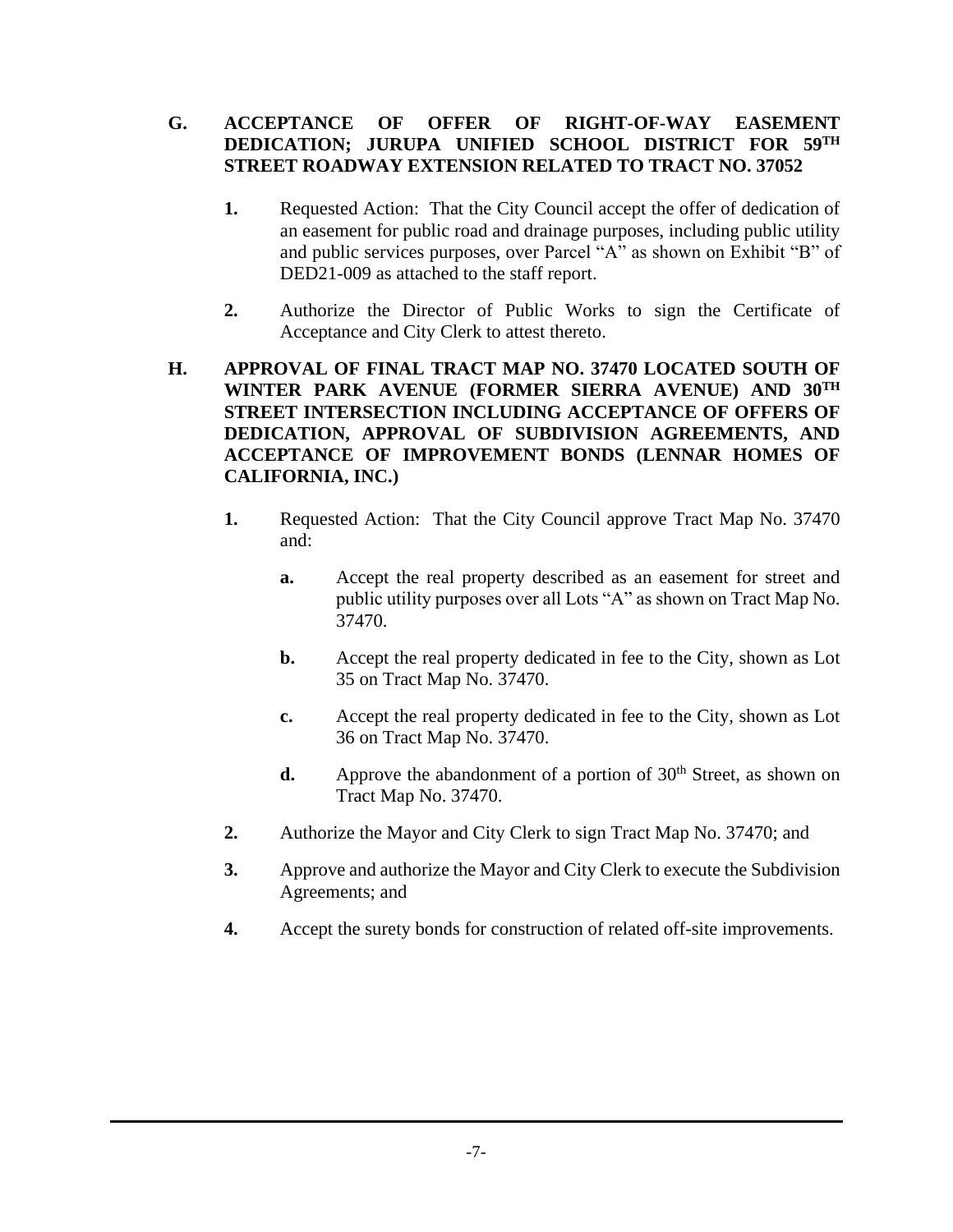# **I. APPROVAL OF AGREEMENT BETWEEN PROPERTY OWNER AND THE CITY OF JURUPA VALLEY FOR MAINTENANCE OF CITY PARKWAYS ALONG AVALON STREET (APN 178-140-027)**

- **1.** Requested Action: That the City Council approve the agreement between the property owner, Kevin Sacalas and the City of Jurupa Valley for maintenance of parkways along Avalon Street for Ice Box Cold Storage located on Rubidoux Boulevard south of 28<sup>th</sup> Street and east of Avalon Street; and
- **2.** Authorize the City Manager to execute the agreement in substantially the form and format attached to the staff report as approved by the City Attorney.
- **J. ADOPTION OF RESOLUTIONS REGARDING THE ANNEXATION OF ZONE Y (WHEELER UPFITTERS) TO CITY OF JURUPA VALLEY LANDSCAPE AND LIGHTING MAINTENANCE DISTRICT NO. 89-1- CONSOLIDATED ("CITY OF JURUPA VALLEY L&LMD 89-1-C"), ON THE SOUTH SIDE OF MARKET STREET WEST OF HALL AVENUE AND NORTH OF 24TH STREET**
	- **1.** Requested Action: That the City Council adopt Resolution No. 2022-16, entitled:

**A RESOLUTION OF THE CITY COUNCIL OF THE CITY OF JURUPA VALLEY, CALIFORNIA, INITIATING PROCEEDINGS FOR THE ANNEXATION OF TERRITORY TO CITY OF JURUPA VALLEY LANDSCAPE AND LIGHTING MAINTENANCE DISTRICT NO. 89-1-CONSOLIDATED AS ZONE Y AND THE LEVY AND COLLECTION OF ASSESSMENTS WITHIN SUCH TERRITORY FOR FISCAL YEAR 2022-2023 PURSUANT TO THE PROVISIONS OF PART 2 OF DIVISION 15 OF THE CALIFORNIA STREETS AND HIGHWAYS CODE AND ARTICLE XIII D OF THE CALIFORNIA CONSTITUTION**

**2.** That the City Council adopt Resolution No. 2022-17, entitled:

**A RESOLUTION OF THE CITY COUNCIL OF THE CITY OF JURUPA VALLEY, CALIFORNIA, APPROVING THE REPORT OF THE ENGINEER REGARDING THE PROPOSED ANNEXATION OF TERRITORY TO CITY OF JURUPA VALLEY LANDSCAPE AND LIGHTING MAINTENANCE DISTRICT NO. 89-1- CONSOLIDATED AS ZONE Y AND THE LEVY AND COLLECTION OF ASSESSMENTS WITHIN THE CITY OF JURUPA VALLEY LANDSCAPE AND LIGHTING**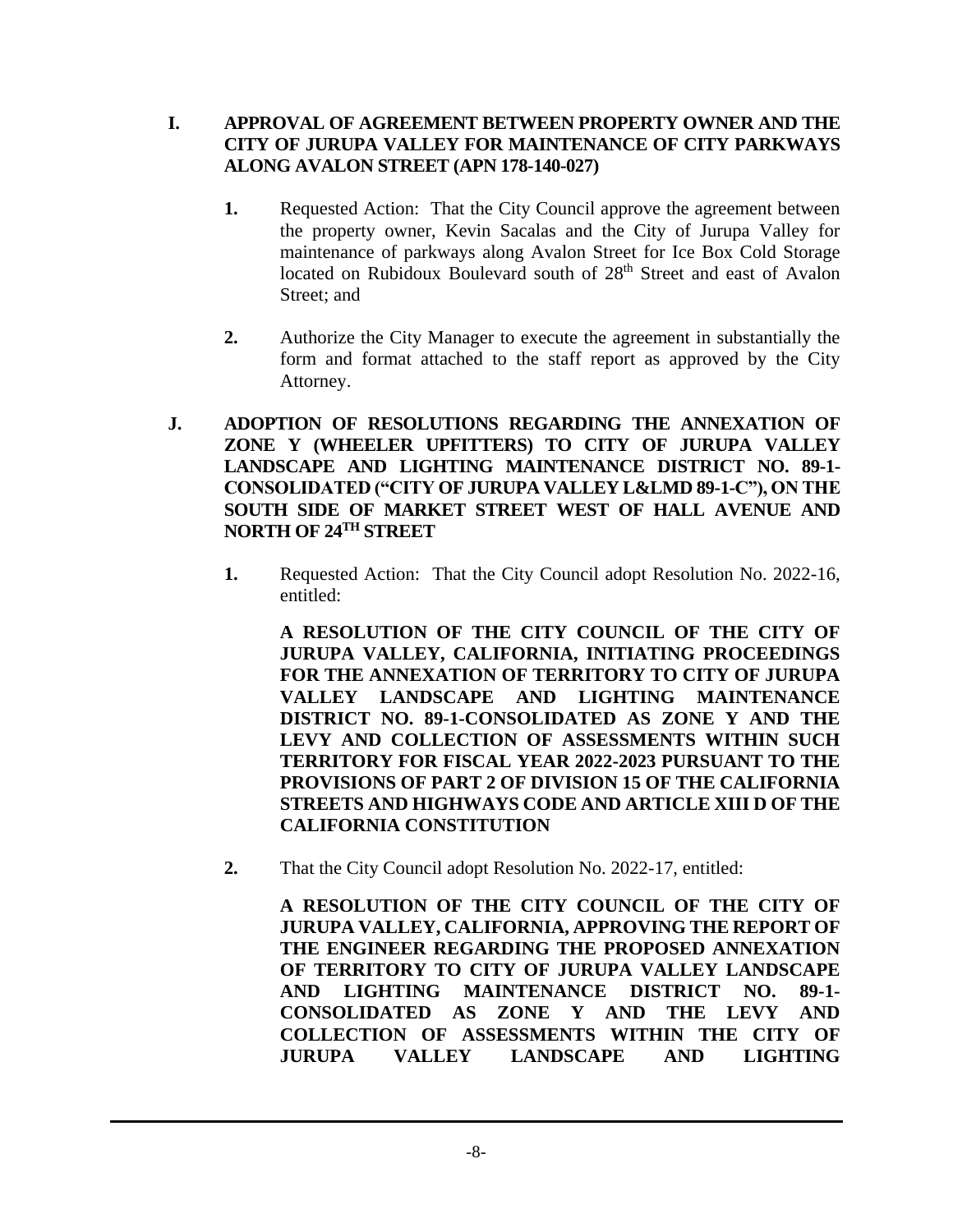**MAINTENANCE DISTRICT NO. 89-1-CONSOLIDATED FOR FISCAL YEAR 2022-2023**

**3.** That the City Council adopt Resolution No. 2022-18, entitled:

**A RESOLUTION OF THE CITY COUNCIL OF THE CITY OF JURUPA VALLEY, CALIFORNIA, DECLARING ITS INTENTION TO ANNEX TERRITORY TO CITY OF JURUPA VALLEY LANDSCAPE AND LIGHTING MAINTENANCE DISTRICT NO. 89-1-CONSOLIDATED AS ZONE Y AND TO LEVY AND COLLECT ASSESSMENTS WITHIN SUCH TERRITORY FOR FISCAL YEAR 2022-2023 PURSUANT TO THE PROVISIONS OF PART 2 OF DIVISION 15 OF THE CALIFORNIA STREETS AND HIGHWAYS CODE AND ARTICLE XIII D OF THE CALIFORNIA CONSITTUTION AND APPOINTING A TIME AND PLACE FOR HEARING PROTESTS**

**K. CONSENT TO THE PARTIAL ASSIGNMENT OF THE DEVELOPMENT AGREEMENT FOR PARADISE KNOLLS PROJECT, GENERALLY LOCATED ON LIMONITE AVENUE WESTERLY OF DOWNEY STREET AND NORTHERLY OF THE SANTA ANA RIVER, TO CENTURY COMMUNITIES OF CALIFORNIA, LLC**

Requested Action:That the City Council adopt Resolution No. 2022-24, entitled:

**A RESOLUTION OF THE CITY COUNCIL OF THE CITY OF JURUPA VALLEY, CALIFORNIA, CONSENTING TO THE PARTIAL ASSIGNMENT OF THE DEVELOPMENT AGREEMENT FOR THE PARADISE KNOLLS PROJECT TO CENTURY COMMUNITIES OF CALIFORNIA, LLC, A DELAWARE LIMITED LIABILITY COMPANY**

**A motion was made by Council Member Brian Berkson, seconded by Council Member Lorena Barajas Bisbee, to approve the Consent Calendar.**

**Ayes: L. Altamirano, C. Barajas, L. Barajas Bisbee, B. Berkson, G. Silva Noes: None Absent: None**

**14. CONSIDERATION OF ANY ITEMS REMOVED FROM THE CONSENT CALENDAR**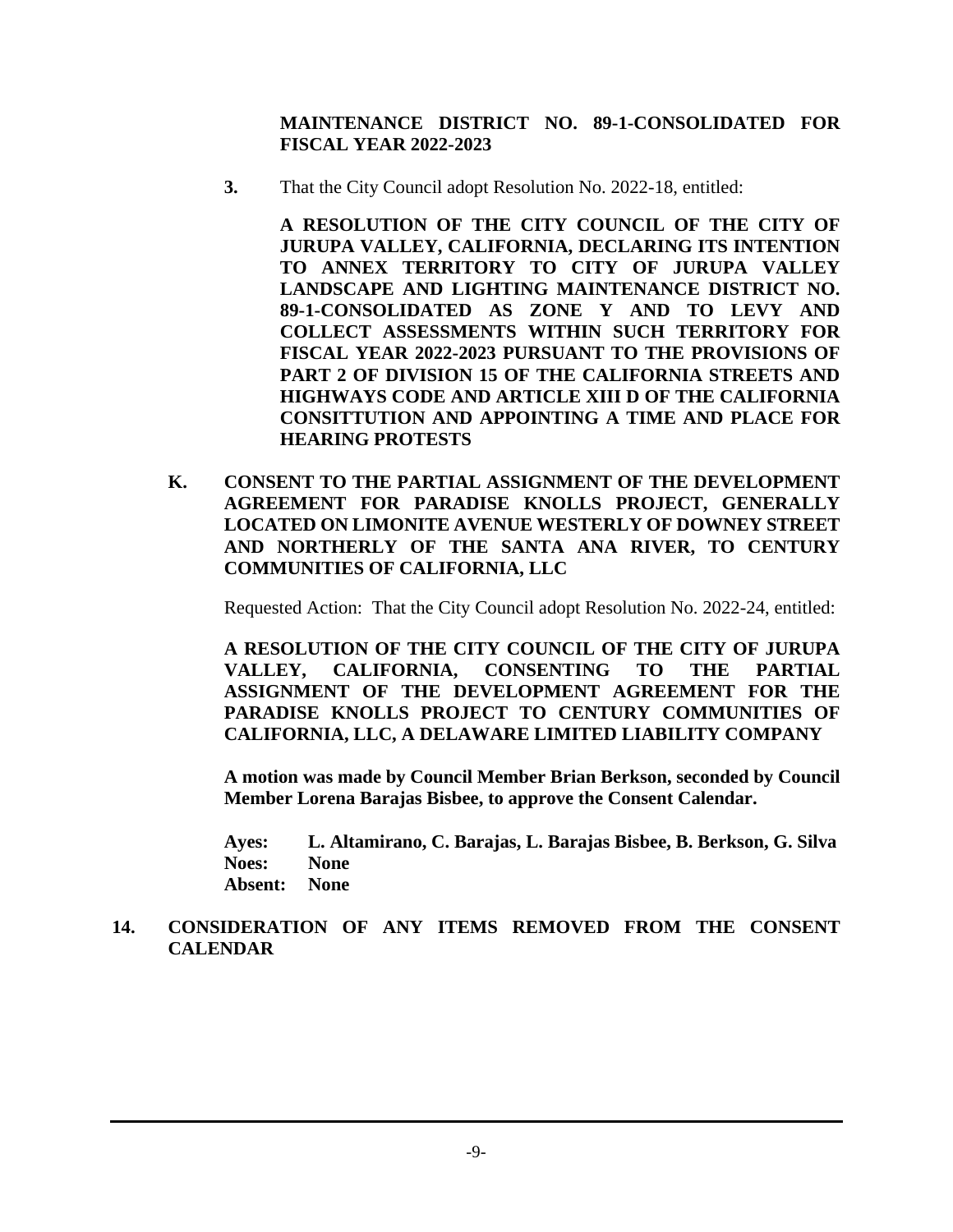#### **15. PUBLIC HEARINGS**

## **B. PUBLIC HEARING TO CONSIDER THE THIRD AMENDMENT TO THE AMENDED 2019-2020 CDBG ANNUAL ACTION PLAN ALLOCATING CDBG-CV3 FUNDS**

Staff Report presented by Amy Sells, Principal Management Analyst.

Mayor Chris Barajas opened the public hearing and called for any public comments.

There being no further comments, the public hearing was closed.

**A motion was made by Council Member Lorena Barajas Bisbee, seconded by Council Member Guillermo Silva, to receive and file the third amendment to the amended 2019-2020 Annual Action Plan; and adopt Resolution No. 2022- 19, entitled:**

**A RESOLUTION OF THE CITY COUNCIL OF THE CITY OF JURUPA VALLEY, CALIFORNIA, ADOPTING THE THIRD AMENDMENT TO THE AMENDED 2019-2020 ANNUAL ACTION PLAN FOR THE CITY'S COMMUNITY DEVELOPMENT BLOCK GRANT (CDBG) PROGRAM**

**Ayes: L. Altamirano, C. Barajas, L. Barajas Bisbee, B. Berkson, G. Silva Noes: None Absent: None**

**C. PUBLIC HEARING TO CONSIDER MASTER APPLICATION (MA) NO. 21179 - AMENDMENT TO THE AGUA MANSA COMMERCE PARK SPECIFIC PLAN TO ADD COLD STORAGE AS A PERMITTED USE WITH AN APPROVED SITE DEVELOPMENT PERMIT IN THE INDUSTRIAL PARK DISTRICT; LOCATION: 6120-6500 CLINKER DRIVE (APNS: 175-170-040; 046; 175-200-001; 002; 003; 004;-005, AND -007 TO -009; (APPLICANT: AGUA MANSA COMMERCE PREDEV LLC)**

Staff Report presented by Reynaldo Aquino, Senior Planner.

Mayor Chris Barajas opened the public hearing and called for any public comments.

There being no further comments, the public hearing was closed.

Further discussion followed.

**A motion was made by Mayor Pro Tem Leslie Altamirano, seconded by Council Member Lorena Barajas Bisbee, to adopt Resolution No. 2022-23, entitled:**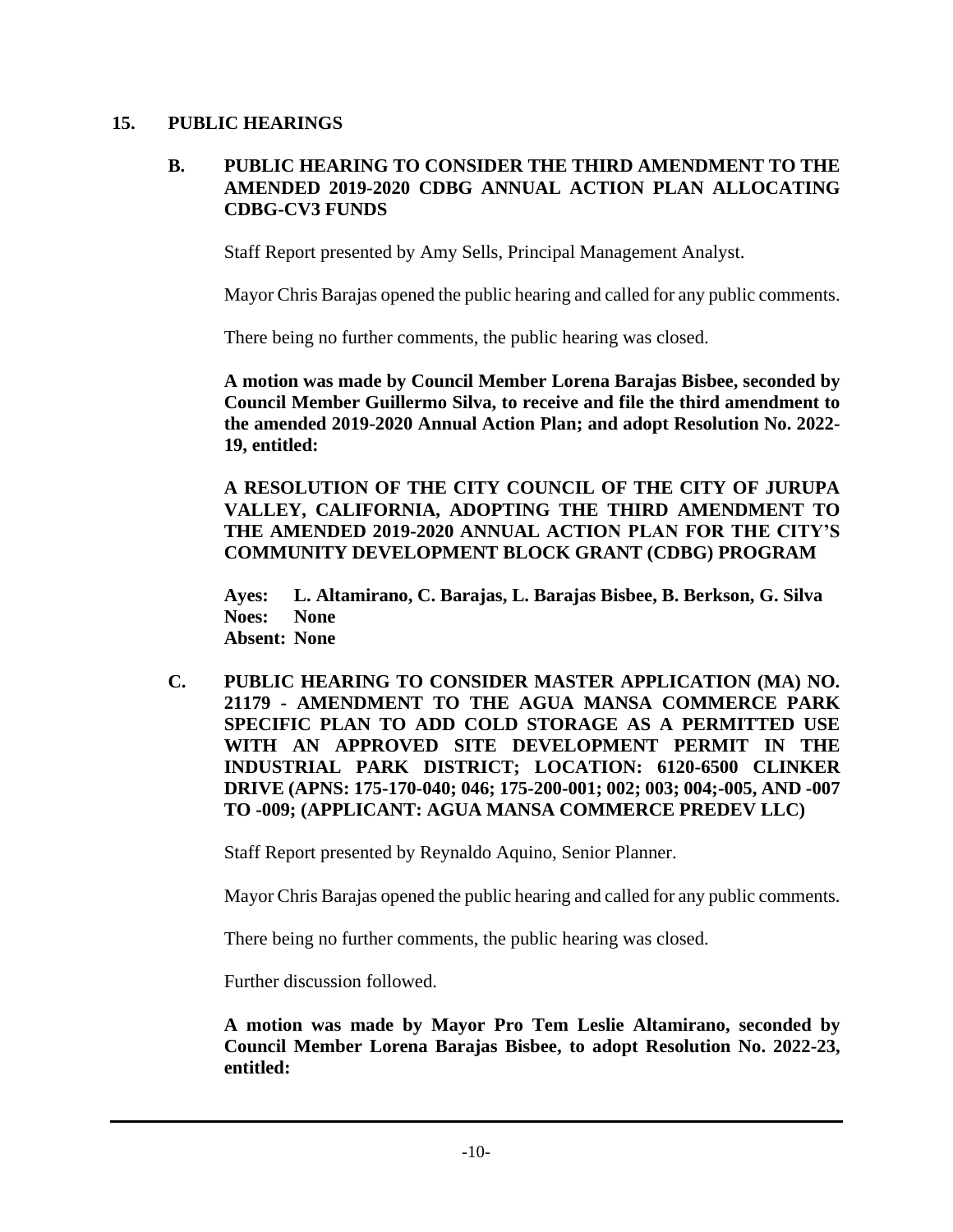**A RESOLUTION OF THE CITY COUNCIL OF THE CITY OF JURUPA VALLEY, CALIFORNIA, APPROVING SPECIFIC PLAN AMENDMENT NO. 1 TO PERMIT COLD STORAGE USES WITHIN THE INDUSTRIAL PARK LAND USE DISTRICT OF THE AGUA MANSA COMMERCE PARK SPECIFIC PLAN (SPECIFIC PLAN NO. 16002) ON APPROXIMATELY 189.7 ACRES OF REAL PROPERTY LOCATED WITHIN THE AGUA MANSA COMMERCE PARK SPECIFIC PLAN AREA (APNS: 175-170- 040, 046; 175-200-001, 002, 003, 004, 005, 007, 009), AND MAKING FINDINGS PURSUANT TO CEQA AND DETERMINATIONS THAT NO FURTHER CEQA REVIEW IS REQUIRED**

**Ayes: L. Altamirano, C. Barajas, L. Barajas Bisbee, B. Berkson, G. Silva Noes: None Absent: None**

**D. PUBLIC HEARING TO CONSIDER CHANGE OF ZONE 21016 (CZ21016) PROJECT: 1) REZONING OF LAND USE AREA 13 (LUA 13) CONSISTING OF APPROXIMATELY 44 COMBINED ACRES LOCATED NORTH OF THE SANTA ANA RIVER AND EAST OF CREST STEEL (APN 185-210-004, 185-210-005, 185-210-009) FROM M-H (MANUFACTURING-HEAVY) TO W-1 (WATERCOURSE, WATERSHED AND CONSERVATION AREA); AND 2) REZONE LAND USE AREA 18 (LUA 18) CONSISTING OF APPROXIMATELY 40 COMBINED ACRES (APN 169-290-037, -005, -004, 169-290-008, 169-290-010, 169-300-015, 169- 300-002, 165-050-016) FROM M-SC (MANUFACTURING-SERVICE COMMERCIAL) AND R-A (RESIDENTIAL AGRICULTURE) TO W-1 (WATERCOURSE, WATERSHED AND CONSERVATION AREAS) AND R-2 (MULTIPLE FAMILY DWELLINGS) AT THE SOUTHEAST CORNER OF VAN BUREN BOULEVARD AND JURUPA ROAD AS PART OF THE GENERAL PLAN CONSISTENCY PROGRAM FOR GROUP 3**

Staff Report presented by Tamara Campbell, Principal Planner.

Mayor Chris Barajas opened the public hearing and called for any public comments.

There being no further comments, the public hearing was closed.

**A motion was made by Council Member Lorena Barajas Bisbee, seconded by Council Member Guillermo Silva, to conduct a first reading and introduce Ordinance No. 2022-06, as amended to allow the City Council to initiate a zone change to the extent that City staff can modify existing W-1 zoning so that it is more applicable to open space conservation area or present to the City Council a revised zone that would be more appropriate for those areas, entitled:**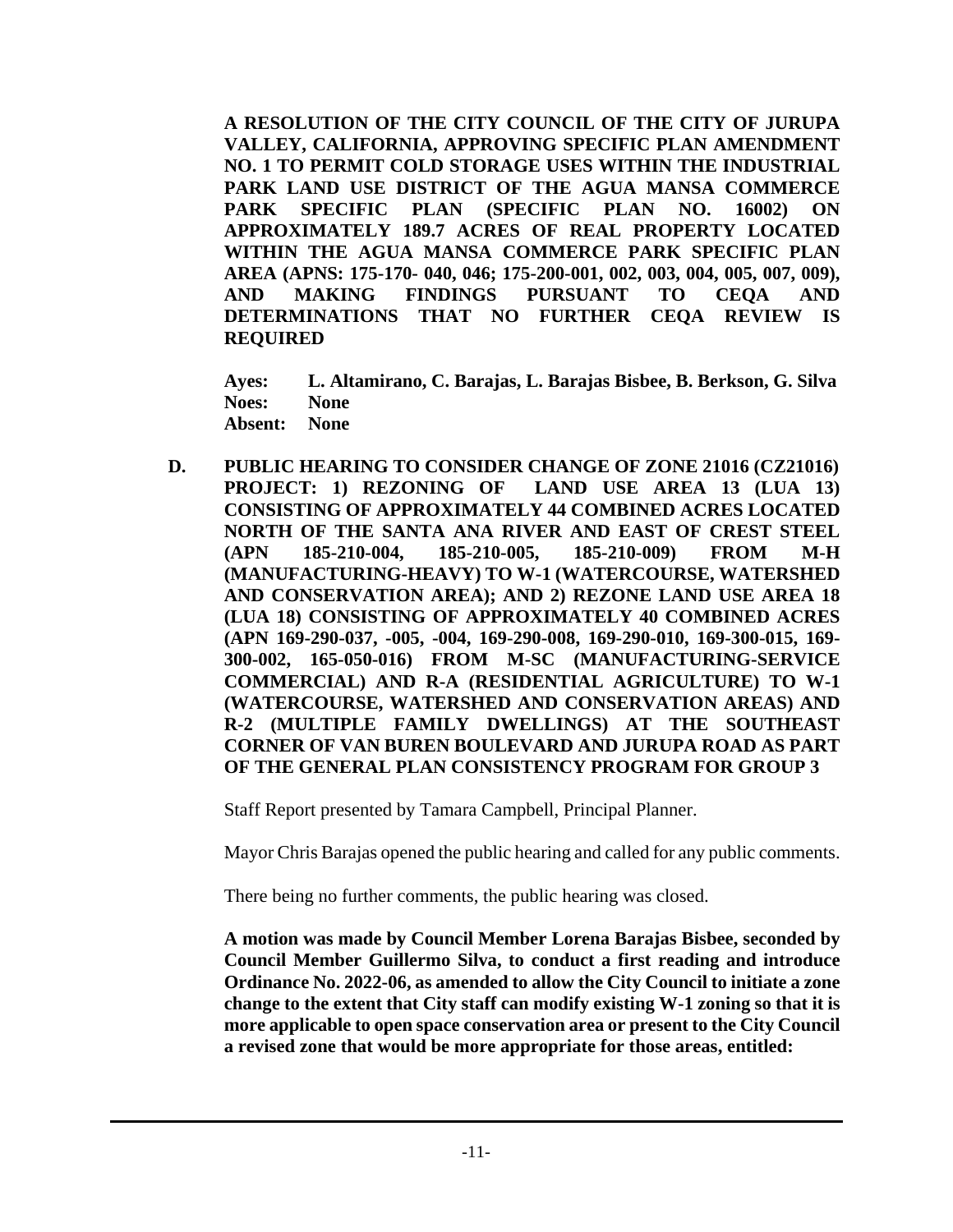**AN ORDINANCE OF THE CITY OF JURUPA VALLEY, CALIFORNIA, APPROVING AN AMENDMENT TO THE CITY OF JURUPA VALLEY OFFICIAL ZONING MAP CHANGING THE ZONE OF APPROXIMATELY (1) 44 COMBINED ACRES OF REAL PROPERTY LOCATED NORTH OF THE SANTA ANA RIVER AND EAST OF THE CREST STEEL CORPORATION (APNS: 185-210-004, 005, -009) FROM MANUFACTURING HEAVY (M-H) ZONE TO WATERCOURSE, WATERSHED AND CONSERVATION AREAS (W-1) ZONE, AND (2) 40 COMBINED ACRES LOCATED AT THE SOUTHEAST CORNER OF VAN BUREN BOULEVARD AND JURUPA ROAD (APNS: 169-290-037, 004, - 005, -008, AND -010; 169-300-002 AND -015; 165-050-016) FROM MANUFACTURING - SERVICE COMMERCIAL (M-SC) AND RESIDENTIAL AGRICULTURE (R-A) ZONES TO WATERSHED AND CONSERVATION AREAS (W-1) ZONE AND MULTIPLE- FAMILY RESIDENTIAL (R-2) ZONES, AND MAKING FINDINGS PURSUANT TO CEQA AND DETERMINATIONS THAT NO FURTHER CEQA REVIEW IS REQUIRED**

**Ayes: L. Altamirano, C. Barajas, L. Barajas Bisbee, B. Berkson, G. Silva Noes: None Absent: None**

**E. PUBLIC HEARING TO CONSIDER CALLING A SPECIAL ELECTION; DECLARING THE RESULTS OF THE ELECTION; AND APPROVING FORMATION AND LEVY OF SPECIAL TAXES FOR CITY OF JURUPA VALLEY COMMUNITY FACILITIES DISTRICT NO. PS 2021-002 (PUBLIC SAFETY, MONTECITO) GENERALLY LOCATED AT THE SOUTHEAST CORNER OF MISSION BOULEVARD AND AGATE STREET, TRACT NO. 37893**

Staff Report presented by Paul Toor, Public Works Director.

Mayor Chris Barajas opened the public hearing and called for any public comments.

There being no further comments, the public hearing was closed.

**A motion was made by Council Member Lorena Barajas Bisbee, seconded by Council Member Guillermo Silva, to adopt Resolution Nos. 2022-20 and 2022- 21, entitled:**

**RESOLUTION NO. 2022-20 – A RESOLUTION OF FORMATION OF THE CITY COUNCIL OF THE CITY OF JURUPA VALLEY, CALIFORNIA, TO ESTABLISH CITY OF JURUPA VALLEY COMMUNITY FACILITIES DISTRICT NO. PS 2021-002 (PUBLIC SAFETY, MONTECITO), TO ESTABLISH AN APPROPRIATIONS LIMIT THEREFORE, TO AUTHORIZE THE LEVY OF A SPECIAL TAX**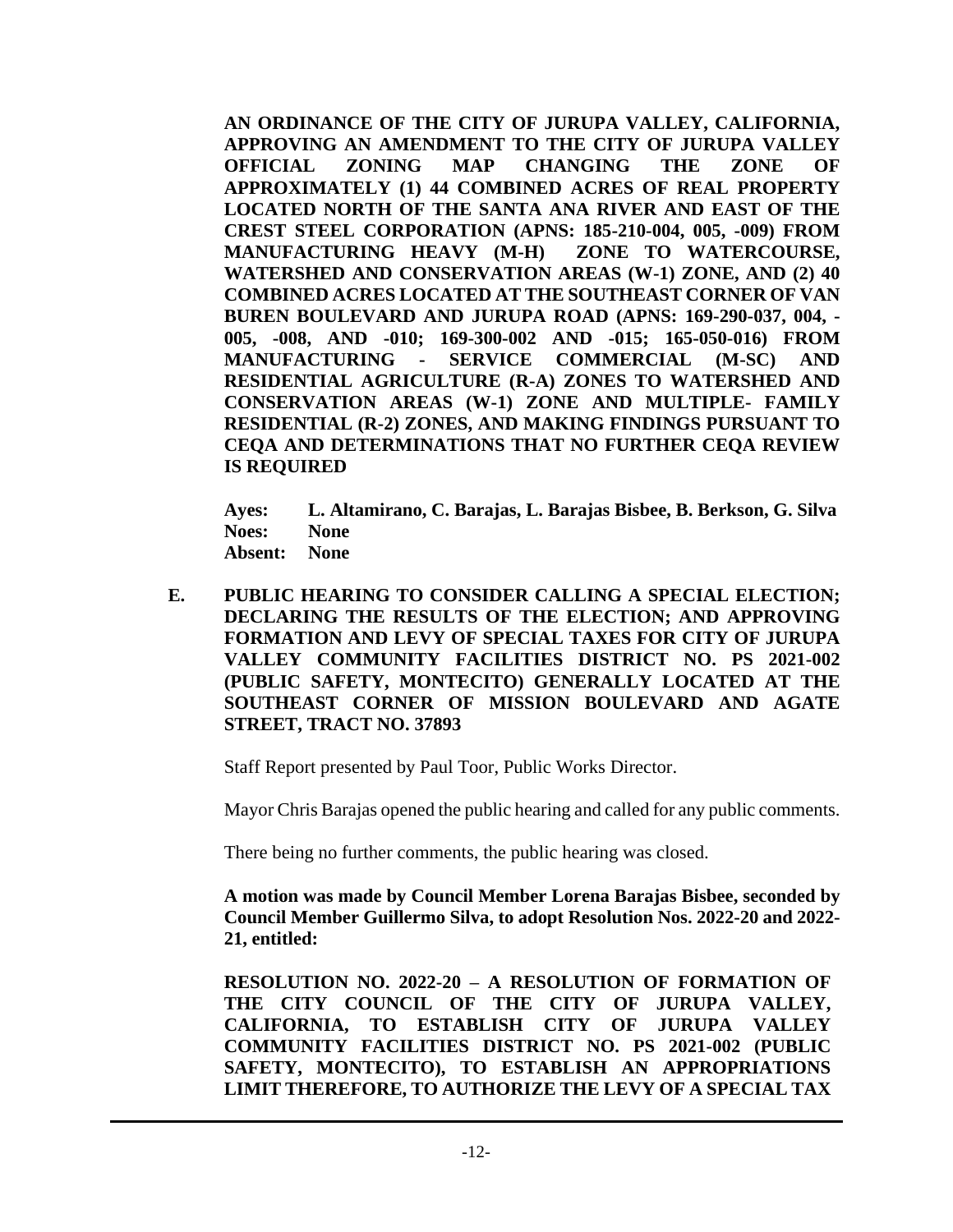**THEREIN, AND TO SUBMIT THE ESTABLISHMENT OF AN APPROPRIATIONS LIMIT AND THE LEVY OF SPECIAL TAXES TO THE QUALIFIED ELECTORS THEREOF; AND RESOLUTION NO. 2022-21 - A RESOLUTION OF THE CITY COUNCIL OF THE CITY OF JURUPA VALLEY, CALIFORNIA, CALLING A SPECIAL ELECTION AND SUBMITTING TO THE QUALIFIED ELECTORS OF CITY OF JURUPA VALLEY COMMUNITY FACILITIES DISTRICT NO. PS 2021-002 (PUBLIC SAFETY, MONTECITO) PROPOSITIONS REGARDING THE ESTABLISHMENT OF AN APPROPRIATIONS LIMIT AND THE ANNUAL LEVY OF A SPECIAL TAX WITHIN THE COMMUNITY FACILITIES DISTRICT**

**Ayes: L. Altamirano, C. Barajas, L. Barajas Bisbee, B. Berkson, G. Silva Noes: None**

**Absent: None**

At the request of the Mayor, the City Clerk tabulated the ballots and announced that one owner cast one ballot. All votes cast were in favor of the special tax.

**A motion was made by Council Member Lorena Barajas Bisbee, seconded by Council Member Guillermo Silva, to adopt Resolution No. 2022-22, entitled:**

**RESOLUTION NO. 2022-22 – A RESOLUTION OF THE CITY COUNCIL OF THE CITY OF JURUPA VALLEY, CALIFORNIA, DECLARING THE RESULTS OF A SPECIAL ELECTION IN CITY OF JURUPA VALLEY COMMUNITY FACILITIES DISTRICT NO. PS2021-001 (PUBLIC SAFETY, MONTECITO) AND DIRECTING THE RECORDING OF A NOTICE OF SPECIAL TAX LIEN**

**Ayes: L. Altamirano, C. Barajas, L. Barajas Bisbee, B. Berkson, G. Silva Noes: None Absent: None**

**A motion was made by Council Member Lorena Barajas Bisbee, seconded by Council Member Guillermo Silva, to conduct a first reading and introduce Ordinance No. 2022-07, entitled:**

**AN ORDINANCE OF THE CITY COUNCIL OF THE CITY OF JURUPA VALLEY, CALIFORNIA, ACTING IN ITS CAPACITY AS THE LEGISLATIVE BODY OF CITY OF JURUPA VALLEY COMMUNITY FACILITIES DISTRICT NO. PS 2021-002 (PUBLIC SAFETY, MONTECITO) AUTHORIZING THE LEVY OF A SPECIAL TAX THEREIN**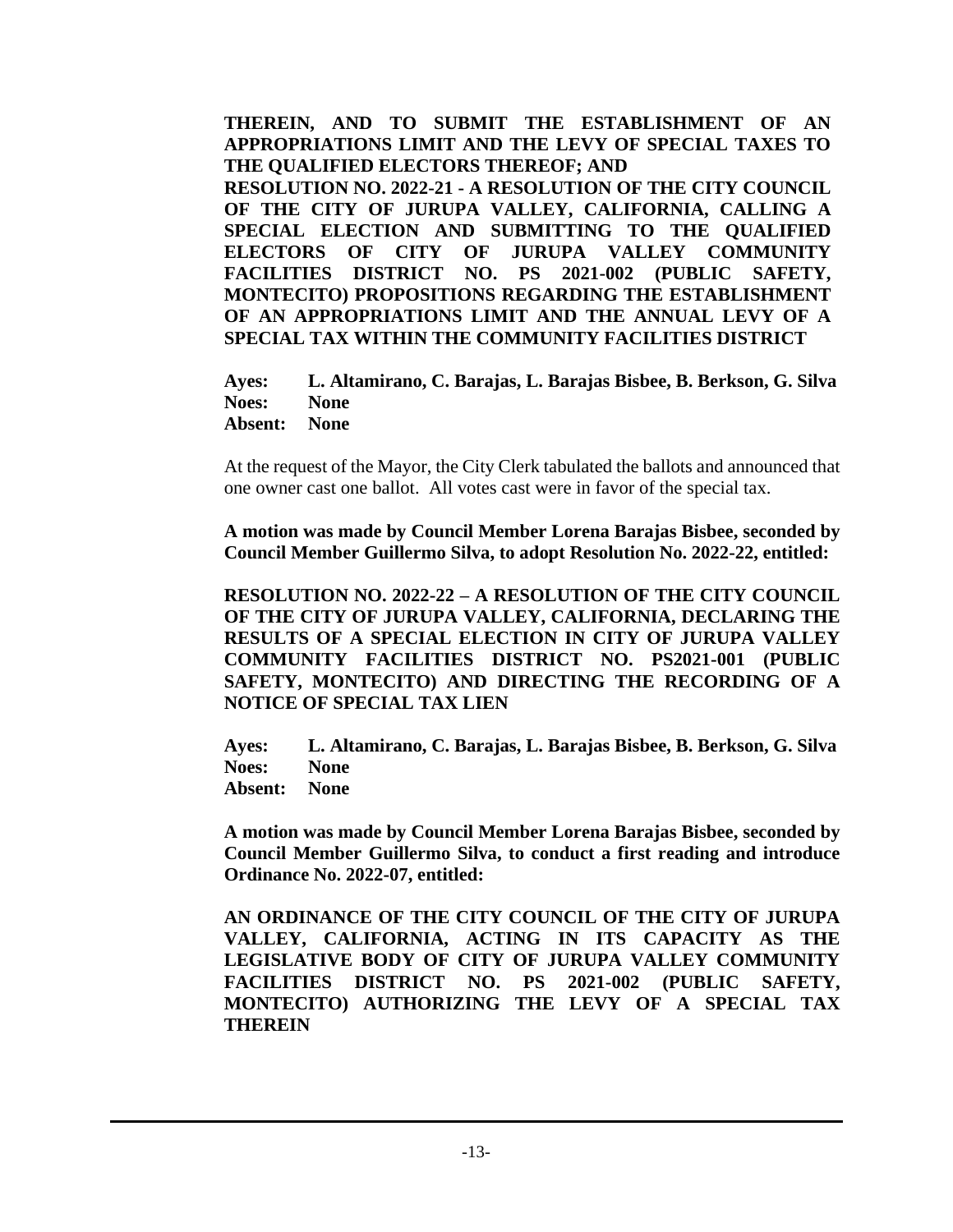**Ayes: L. Altamirano, C. Barajas, L. Barajas Bisbee, B. Berkson, G. Silva Noes: None Absent: None**

# **16. COUNCIL BUSINESS**

## **A. MID-YEAR BUDGET PRESENTATION AND AMENDMENTS**

Staff Report presented by Connie Cardenas, Administrative Services Director. Ms. Cardenas highlighted the recommended Budget Amendments.

Following the mid-year budget presentation, the Council provided questions and comments.

**A motion was made by Council Member Guillermo Silva, seconded by Mayor Pro Tem Leslie Altamirano, to receive and file the Mid-Year Budget presentation; and approve Fiscal Year 2021-22 amendments to the City's Budget as presented in the exhibit to the staff report.** 

**Ayes: L. Altamirano, C. Barajas, L. Barajas Bisbee, B. Berkson, G. Silva Noes: None Absent: None**

# **B. REQUEST FOR WAIVER OF PLANNING FEES – QUEEN OF HEARTS THERAPEUTIC RIDING CENTER, INC. (LOCATION: 6405 & 6407 DANA AVENUE)**

Staff Report presented by Miguel Del Rio, Associate Planner.

**A motion was made by Council Member Brian Berkson, seconded by Council Member Lorena Barajas Bisbee, to grant a requested fee waiver for processing a Community Benefit Permit for the non-profit organization Queen of Hearts Therapeutic Riding Center.**

**Ayes: L. Altamirano, C. Barajas, L. Barajas Bisbee, B. Berkson, G. Silva Noes: None Absent: None**

# **17. CITY ATTORNEY'S REPORT**

City Attorney Peter Thorson had no report.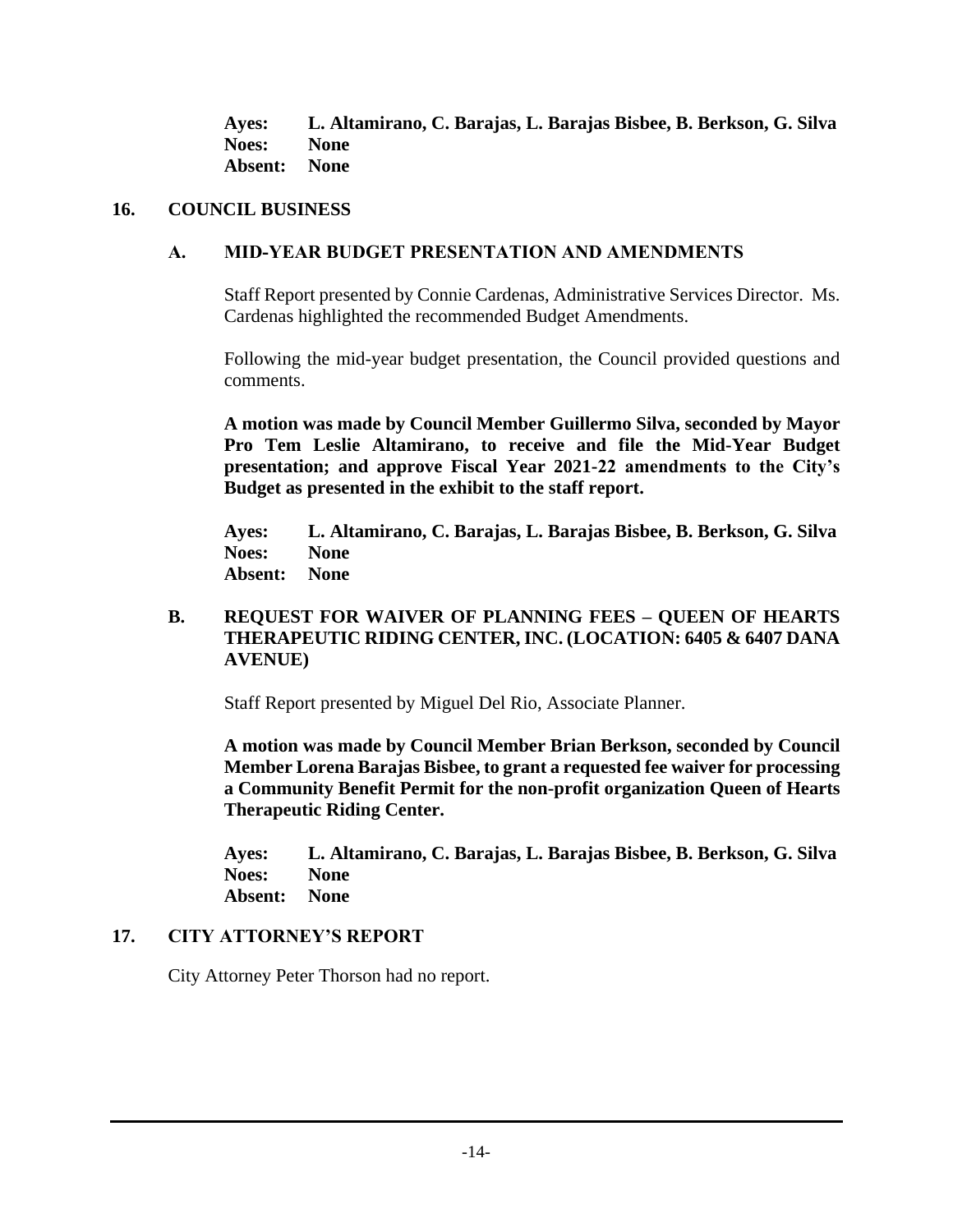# **18. COUNCIL MEMBER REPORTS AND COMMENTS**

Council Member Lorena Barajas Bisbee announced a walk-in vaccination clinic will be held this Friday, March 18 at the Jurupa Valley Operations Center, 5293 Mission Boulevard from 10:00 a.m. to 6:00 p.m. First doses, second doses, and booster shots will be available.

# **19. CONVENE TO CLOSED SESSION**

# **A. PUBLIC COMMENTS PERTAINING TO CLOSED SESSION ITEMS**

There were no public comments regarding the closed session items.

- **B. CONFERENCE WITH REAL PROPERTY NEGOTIATORS.** The City Council met in closed session pursuant to Government Code Section 54956.8 regarding the potential purchase of certain real property interests in the real property located at APN. 171020001, Pyrite Street between Mission Boulevard and the SR 60 Freeway in the City of Jurupa Valley 92509. The parties to the negotiations for the purchase of the property are: City of Jurupa Valley and Panorama Development, LLC. Negotiators for the City of Jurupa are: Rod Butler, Michael Flad and Peter Thorson. Under negotiation are the price and terms of payment for the potential purchase of the property.
- **C. CONFERENCE WITH REAL PROPERTY NEGOTIATORS.** The City Council met in closed session pursuant to Government Code Section 54956.8 regarding the acquisition of an approximate 440 square foot permanent drainage and storm drain easement on real property located at 6464 33rd Street, in the City Jurupa Valley, and identified as Riverside County Tax Assessor's Parcel Numbers 177-110-016 & 177-110-018 in connection with the proposed construction of drainage and storm drain improvements. The approximate 440 square foot permanent easement is located on APN 177-110-018. The negotiating parties are the City of Jurupa Valley and the property owners, Sang Choi An and Chun Hui An. Then negotiators for the City of Jurupa Valley are Paul Toor and Octavio Duran. Under negotiations are the price and terms of the acquisition of the approximate 440 square foot drainage and storm drain easement.

# **20. RECONVENE IN OPEN SESSION**

# **A. ANNOUNCEMENT OF ANY REPORTABLE ACTIONS IN CLOSED SESSION**

City Attorney Peter Thorson reported that with respect to Item 19.B., the City Council by a 5-0 vote took the following action: (1) Approved the estimated fair market value of the property interest to be acquired; (2) set just compensation for the property interest to be acquired; (3) authorized City Staff and the City Attorney's Office to prepare and submit a written offer to acquire the property interest; and (4) authorized City Staff to negotiate the purchase of the property interest. No action was taken on Item 19.C.